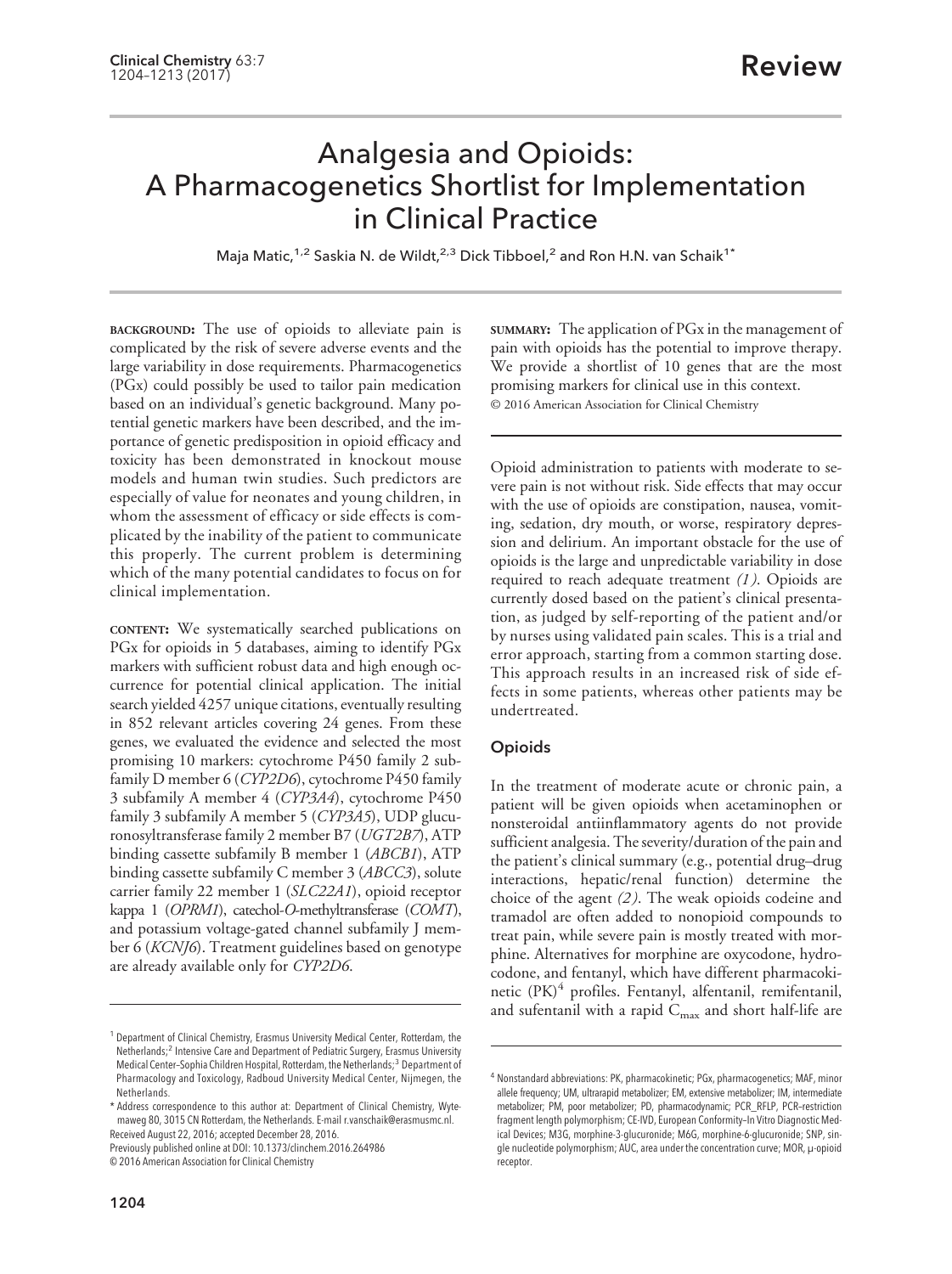selected when rapid onset of action is required, as is the case with acute procedural pain *(2 )*. Weak opioids and the more potent compounds appear to carry comparable risk for adverse events, such as respiratory depression. In addition, tramadol has been associated with the development of the serotonin syndrome due to its pharmacological action of serotonin reuptake *(3 )*.

# Pharmacogenetics

Many research projects have focused on unraveling the interindividual variability in opioid response to improve pain treatment. Pharmacogenetics (PGx) is one of the most promising disciplines in this respect. It is assumed that specific inherited genetic variations can predict a patient's response to drugs. For example, 12%–60% of the variability in alfentanil response can be explained by genetics, as illustrated in an experimental pain study in twins showing that the strength of the correlation between genetics and thermal pain depended on the pain stimulus applied *(4 )*. From the findings of transgenic knockout mouse studies, over 400 genes have been implicated *(5 )*. Transgenic knockout mouse studies, candidate gene analyses, and genome-wide association studies in humans all point toward a genetic component in pain and efficacy of pain treatment, thus confirming that PGx may help improve patient care.

Although reviews on this topic have summarized the various scientific findings, they typically have not focused on translation into clinical practice. To answer this gap, we performed a structured literature search on all publications on genes in the pain literature and identified those PGx markers that, in our opinion, may be relevant for further validation for use in clinical practice.

## Methods

Using a broad range of search criteria (see Table 1 in the Data Supplement that accompanies the online version of this review at [http://www.clinchem.org/content/vol63/](http://www.clinchem.org/content/vol63/issue7) [issue7\)](http://www.clinchem.org/content/vol63/issue7) we searched the Embase, Medline, Web-of-Science, Cochrane, and Google Scholar databases, which initially yielded 5898 citations. Removal of duplicate citations yielded 4257 unique hits. After exclusion of articles in languages other than English, non–peer reviewed hits (poster presentations), papers focusing on opioid therapy for addiction or the phenotype pain without addressing the effect on opioid therapy, 852 articles remained, covering 24 genes [ATP binding cassette subfamily B member 1 (*ABCB1*),<sup>5</sup> ATP binding cassette subfamily C member

3 (*ABCC3*), arrestin beta 2 (*ARBB2*), calcium voltagegated channel subunit alpha1 E (*CACNA1E*), calcium voltage-gated channel auxiliary subunit alpha2delta 2 (*CACNA2D2*), cytochrome P450 family 2 subfamily D member 6 (*CYP2D6*), cytochrome P450 family 3 subfamily A member 4 (*CYP3A4*), cytochrome P450 family 3 subfamily A member 5 (*CYP3A5*), catechol-Omethyltransferase (*COMT*), GTP cyclohydrolase 1 (*GCH1*), 5-hydroxytryptamine receptor 3B (*HTR3B*), interleukin 1 receptor antagonist (*IL1RN*), potassium voltage-gated channel subfamily J member 6 (*KCNJ6*), melanocortin 1 receptor (*MC1R*), opioid receptor mu 1 (*OPRM1*), opioid receptor kappa 1 (*OPRK1*), rhomboid 5 homolog 2 (*RHBDF2*), solute carrier family 22 member 1 (*SLC22A1*), sodium voltage-gated channel alpha subunit 9 (*SCN9A),* signal transducer and activator of transcription 6 (*STAT6*), TAO kinase 3 (*TAOK3*), UDP glucuronosyltransferase family 1 member A1 (*UGT1A1*), UDP glucuronosyltransferase family 1 member A8 (*UGT1A8*), UDP glucuronosyltransferase family 2 member B7 (*UGT2B7*)]. In vitro studies*,* animal studies, case reports, candidate gene and genome wide approaches were included. Each of these papers was assessed on the following criteria: (*a*) sufficient evidence to warrant a true effect (several independent studies finding the same effect); (*b*) minor allele frequency (MAF) of 5% in the white population (high enough to be clinically relevant for screening purposes); (*c*) the paper included novel findings for which the first criterion obviously could not yet be applied but was interesting because of the potential impact based on a mechanistic point of view. This approach led to a shortlist of 10 genes that we deemed to have the highest potential for application in the clinical field.

# PK-Related Candidate Genes

## CYP2D6

The most frequently addressed candidate gene in the literature on pain is the highly polymorphic *CYP2D6*. This phase-I liver enzyme is involved in the biological activation of codeine into morphine and tramadol into

<sup>&</sup>lt;sup>5</sup> Human genes: ABCB1, ATP binding cassette subfamily B member 1; ABCC3, ATP binding cassette subfamily C member 3; ARBB2, arrestin beta 2; CACNA1E, calcium voltage-

gated channel subunit alpha1 E; CACNA2D2, calcium voltage-gated channel auxiliary subunit alpha2delta 2; CYP2D6, cytochrome P450 family 2 subfamily D member 6; CYP3A4, cytochrome P450 family 3 subfamily A member 4; CYP3A5, cytochrome P450 family 3 subfamily A member 5; CYP3A5, cytochrome P450 family 3 subfamily A member 5; COMT, catechol-O-methyltransferase; GCH1, GTP cyclohydrolase 1; HTR3B, 5-hydroxytryptamine receptor 3B; IL1RN, interleukin 1 receptor antagonist; KCNJ6, potassium voltage-gated channel subfamily J member 6; MC1R, melanocortin 1 receptor; OPRM1, opioid receptor mu 1; OPRK1, opioid receptor kappa 1; RHBDF2, rhomboid 5 homolog 2; SLC22A1, solute carrier family 22 member 1; SCN9A, sodium voltage-gated channel alpha subunit 9; STAT6, signal transducer and activator of transcription 6; TAOK3, TAO kinase 3; UGT1A1, UDP glucuronosyltransferase family 1 member A1; UGT1A8, UDP glucuronosyltransferase family 1 member A8; UGT2B7, UDP glucuronosyltransferase family 2 member B7.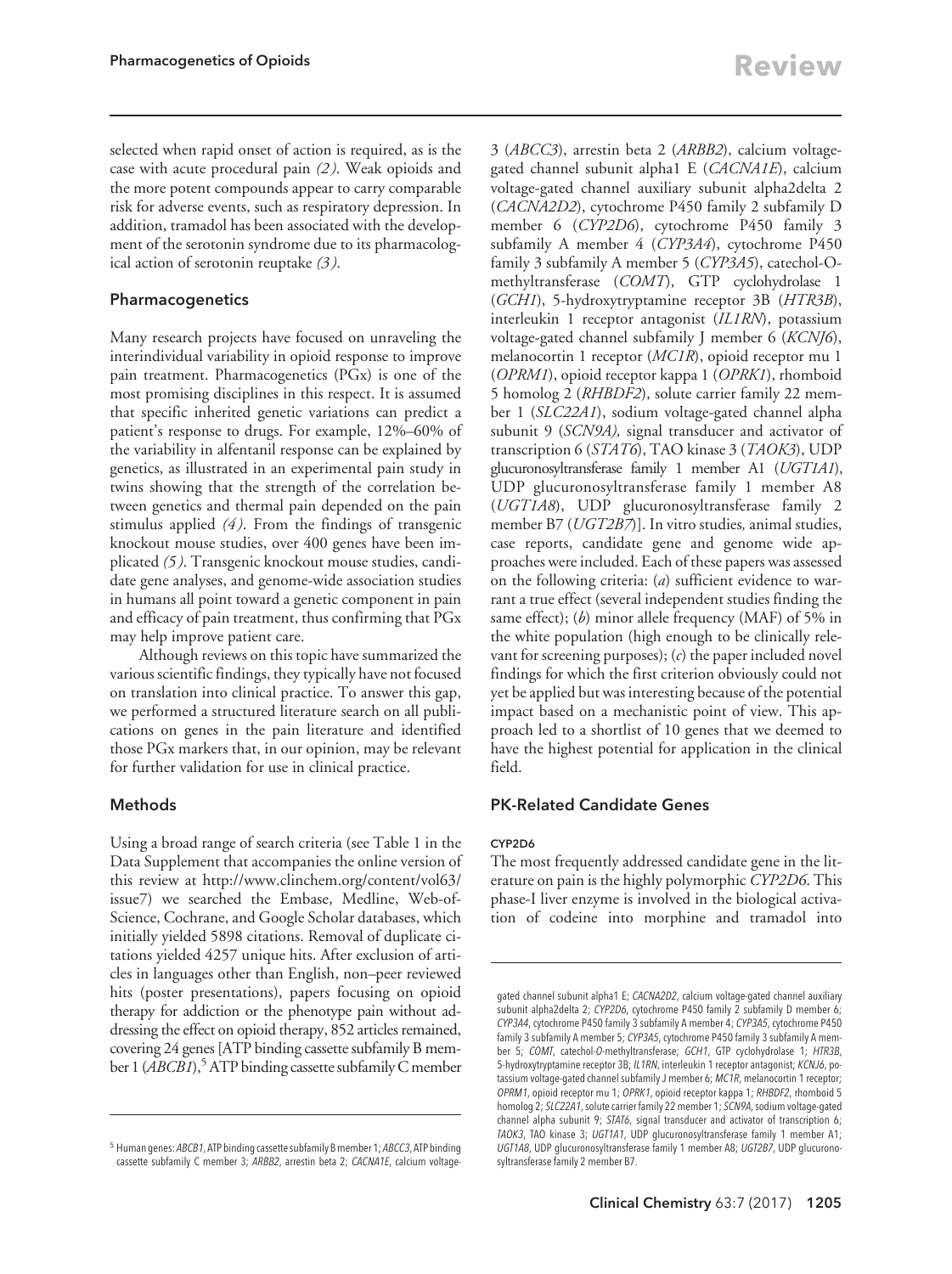*O*-desmethyltramadol, and also in the conversion of oxycodone to the active metabolite oxymorphone and hydrocodone to hydromorphone *(2 )*. Genetic variability in *CYP2D6* can be translated into 4 phenotype groups, namely ultrarapid metabolizer (UM), extensive (or normal) metabolizer (EM), intermediate metabolizer (IM), and poor metabolizer (PM) *(6 )*. Over 100 different alleles have been discovered, of which approximately 25% lead to total loss of activity in vivo and 6% result in decreased activity *(7 )*. In the white population, 5%–10% of individuals are a PM and 2%–4% a UM. In the Asian population, CYP2D6 PMs are less common, but IMs are more common, with up to 20% of the Japanese population carrying the \*10 decreased activity allele *(6 )*. In the African population, the frequently occurring \*17 and \*29 alleles also lead to an IM phenotype. These alleles are virtually absent in the white population *(6 )*.

Several case reports have described severe and even lethal adverse events in individuals with genetically impaired CYP2D6 metabolism who are treated with codeine and tramadol *(8 )*. Most alarmingly, a 13-day-old infant died from morphine toxicity via breastfeeding by the *CYP2D6* genetically impaired mother *(9 )*. Another report concerns an adult with a CYP2D6 UM status who in association with a CYP3A4 drug–drug interaction and reduced kidney function experienced life-threatening adverse events while treated with codeine (25 mg 3 times daily) *(10 )*. Besides codeine, tramadol-related respiratory depression has been reported in a child with obstructive sleep apnea *(11 )* and in an adult with kidney failure*(12 )*; both had a *CYP2D6* gene duplication.

Many studies have analyzed associations between CYP2D6 genotype and codeine PK and pharmacodynamic (PD) outcomes. Platforms used for CYP2D6 genotyping were PCR–restriction fragment length polymorphism (PCR-RFLP), SNaPshot™, TaqMan®, or the European Conformity–In Vitro Diagnostic Medical Devices (CE-IVD)-approved INFINITI® system (see online Supplemental Table 2). Taking into account the available evidence, the Clinical Pharmacogenetic Implementation Consortium has published clinical recommendations for codeine dosing based on *CYP2D6* genotype *(13 )*. Both CYP2D6 UMs and PMs should avoid codeine: in the former group a rise in morphine formation will increase toxicity risk, while in the latter group no analgesic effect will occur due to reduced morphine formation. Although the evidence is less strong for the other opioids, caution should especially be taken with the use of tramadol, and also oxycodone and hydrocodone, in *CYP2D6* genetically impaired individuals *(13 )*. The Clinical Pharmacogenetic Implementation Consortium guideline highlights that the *CYP2D6* genotype information should be considered together with other patient factors in the therapeutic choice for the individual patient. The safety concerns with regard to genetically impaired CYP2D6 metabolism are further stressed by inclusion of this information in the drug label of codeine, mentioning that codeine is contraindicated in individuals with known CYP2D6 UM status *(8 )*. Based on the extensive evidence for this gene, the availability of guidelines for healthcare professionals, and the fact that active metabolites of codeine and tramadol are formed by this enzyme, this is a highly suitable biomarker for improving pain therapy in the clinic.

## CYP3A4/A5

Two other relevant phase-I enzymes in opioid metabolism are cytochrome P450 family 3 subfamily A members 4 and 5 (CYP3A4 and CYP3A5). These enzymes are especially relevant for inactivation of fentanyl, sufentanil, and alfentanil, where the inactive metabolites are formed via N-dealkylation *(14 )*. In contrast to CYP2D6, CYP3A4 is involved in the formation of the nonactive metabolites of codeine and tramadol, norcodeine, and *N*-desmethyltramadol, respectively. For oxycodone, 80% of this drug is converted by CYP3A4 to the nonactive metabolite noroxycodone *(2 )*.

In the *CYP3A4* gene, over 20 variant alleles have been discovered, most of which are relatively rare with an  $MAF < 0.01$  *(10)*. The major exception is the \*22 allele (rs35599367; 15389C>T), with an MAF of 5%-7% in the white population, which encodes decreased CYP3A4 enzymatic activity *(15 )*. Regarding fentanyl, in a European cancer cohort ( $n = 620$ ) it was shown that genetic variability in both *CYP3A4\*22* and *CYP3A5\*3* influenced transdermal fentanyl metabolism *(16 )*. The time elapsed between patch application and sample collection was not documented, but the length of the interval could have diluted the genetic effect and may have resulted in only a small percentage in fentanyl PK variability explained by *CYP3A4/A5* genetics *(16 )*. A recent metaanalysis in the postoperative setting, which for that matter did not include the *CYP3A4\*22* allele, concluded that the *CYP3A4*\**1G* allele (rs2242480;  $20230G$ >A) is associated with lower fentanyl consumption in individuals carrying the  $*$ 1G allele (n = 141) compared to patients carrying the wild-type allele  $(n = 178)$   $(17)$ . This is in line with a Chinese study on human liver microsomes ( $n = 88$ ) in which decreased mRNA and the metabolic rate of fentanyl correlated with the *\*1G* allele *(18 )*.

Regarding the *CYP3A5* gene, the most frequent genetic variant in white individuals is the inactive *CYP3A5*\*3 allele (rs776746; 6986A>G). Approximately 80% of white individuals are homozygous carriers of this allele and as a consequence do not express this enzyme (nonexpressors) *(19 )*. CYP3A5 expressors who carry at least one \*1 allele are thus expected to have an increased elimination of fentanyl compared to the general popula-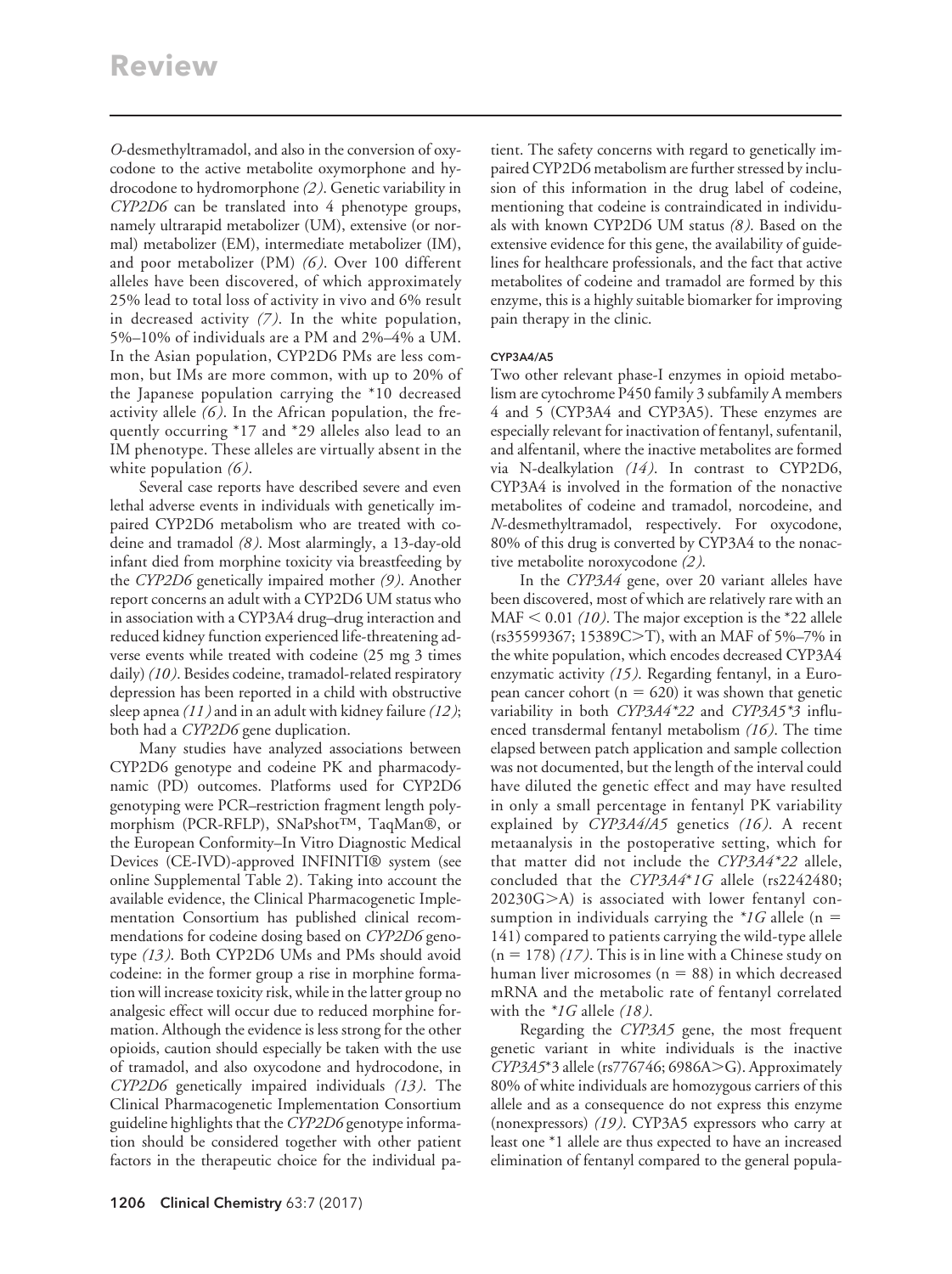tion and therefore might require higher doses. Although a higher norfentanyl/fentanyl metabolic ratio was observed in carriers of the *CYP3A5\*1* allele while on transdermal fentanyl *(16 )*, a metaanalysis on postoperative pain nevertheless failed to show an altered fentanyl consumption in carriers of this allele *(17 )*. Also, alfentanil PK and PD in healthy individuals  $(n = 99)$  were not found to be related with the *CYP3A5\*3* allele [see online Supplemental Table 3; *CYP3A5,* reference *(1 )*]. The genotype-phenotype relations between these *CYP3A4* and *CYP3A5* alleles with fentanyl or alfentanil PK and PD have not been addressed in the pediatric population, in which full activity is reached around 1 year of age*(20 )*.

Genetic variability in these 2 genes is less extensive compared to that for the *CYP2D6* gene. Most variants in these genes, except the ones mentioned previously, have a low MAF in different ethnic populations and are therefore less relevant for screening purposes in clinical practice. As long as the mentioned *CYP3A4/5* genetic variants are tested concordantly, leaving out the rare alleles is likely not to have affected the outcomes of these studies. In addition, when initial findings in mostly small candidate gene cohorts were inconclusive, the large cancer cohort (n = 620) and the metaanalysis (n = 319) did illustrate an effect on fentanyl PK and PD, respectively, suggesting a study power issue as a cause instead. Because these enzymes are highly relevant for elimination of fentanyl via bioinactivation to norfentanyl, studies are needed that assess if genotype-based dose alterations result in less pain and fewer adverse events.

#### UGT2B7

The phase-II enzyme UGT2B7 is involved in the conversion of morphine into morphine-3-glucuronide (M3G) and the active metabolite morphine-6-glucuronide (M6G), with a formation ratio of 9:1. While UGT2B7 is the primary enzyme involved in M3G formation, UGT2B7, UGT1A1, and UGT1A8 are most likely involved in the conversion from morphine to M6G *(21 )*.

The most described *UGT2B7* single nucleotide polymorphism (SNP) 802C $>$ T (rs7439366) leads to a 2-fold decrease in transcriptional activity in hepatoma and colon cell lines *(22 )*. This SNP is in complete reverse linkage disequilibrium with 6 promoter situated SNPs  $(-1306G > A; -1299C > T; 1112C > T; -900A > G;$  $-327G > A$ ;  $-161C > T$ : \*2 haplotype, MAF 50%). In this  $*2$  haplotype, SNP  $-900G>A$  [also known as  $-842G>A$  (rs7438135)] is believed to be the causative variation *(22 )*. In agreement with the in vitro data, the metabolite/morphine metabolic ratio was lower in  $(n =$ 20) 842G allele carriers with sickle cell disease *(23 )*. This effect was confirmed for morphine PK in a pilot study ( $n = 15$ ) with preterm newborns (24), but in a larger cohort of older children ( $n = 146$ ) this variant was not found to be related to morphine clearance *(25 )*. Adult Japanese patients  $(n = 32)$  carrying the *UGT2B7\*2* allele reported less nausea while on oral morphine therapy for cancer pain than did patients carrying the wild-type *UGT2B7* allele*(26 )*. However, not all clinical studies found an effect of these *UGT2B7* polymorphisms on morphine PK or PD [see online Supplemental Table 3; UGT2B7, references *(1–4 )*].

Failure to find the effect of this genetic variant could be due to confounding by other genetic variants. A study that used human livers from white individuals  $(n =$ 54) identified a particular haplotype associated with UGT2B7 activity *(27 )*. This haplotype, with an MAF of 12%, included the intronic variant IVS1  $+$  985A>G (rs62298861), which was consistently correlated with increased mRNA expression and increased glucuronidation. More research is needed to address the relative importance of this variant in addition to the previously mentioned *UGT2B7\*2* allele. Also, although the negative studies [see online Supplemental Table 3; *UGT2B7*, references  $(1-4)$ ] were usually larger (n = 70–175) and assessed multiple *UGT2B7* SNPs by means of sequencing, probably even larger cohorts would be required to provide enough power to detect a significant hit among these variants. Moreover, genetic variability in other UGT enzymes has been associated with morphine PK. Therefore UGT2B7 variants should be considered together with UGT1A1 and UGT1A8 genetic variability.

#### ABCB1

The ATP binding cassette subfamily B member 1 (ABCB1), also referred to as P-glycoprotein or Multidrug Resistance Protein 1, is known from its role as an efflux pump in the intestine and at the blood–brain barrier. In vitro and in vivo studies have shown that morphine, fentanyl, and oxycodone are substrates for the ABCB1 transporter *(28 )*. Although for the *ABCB1* gene over 8000 SNPs are reported, only 4% of those in fact have a MAF above 5%.

The SNP 3435C $\geq$ T (rs1045642) has been studied most. Healthy individuals genotyped as 3435TT showed a 2-fold decrease in duodenal expression *(29 )*. Assuming in addition that there is lower expression at the blood– brain barrier in 3435TT genotyped individuals, this finding fits with the observed higher morphine concentrations found in the cerebrospinal fluid after intravenous injection *(30 )*. Consequently, lower opioid doses might be needed in these patients since they would risk side effects on normal dosages. While lower opioid consumption has indeed been found in the postoperative setting  $(n = 152)$  in 3435TT genotyped individuals *(31)*, this is not a uniform finding [see online Supplemental Table 3; ABCB1, references  $(1-5)$ ]. Sample sizes in these mostly postoperative studies that failed to find a significant effect of the 3435C>T variant were comparable with that of the previous positive study *(32 )*. Therefore, this result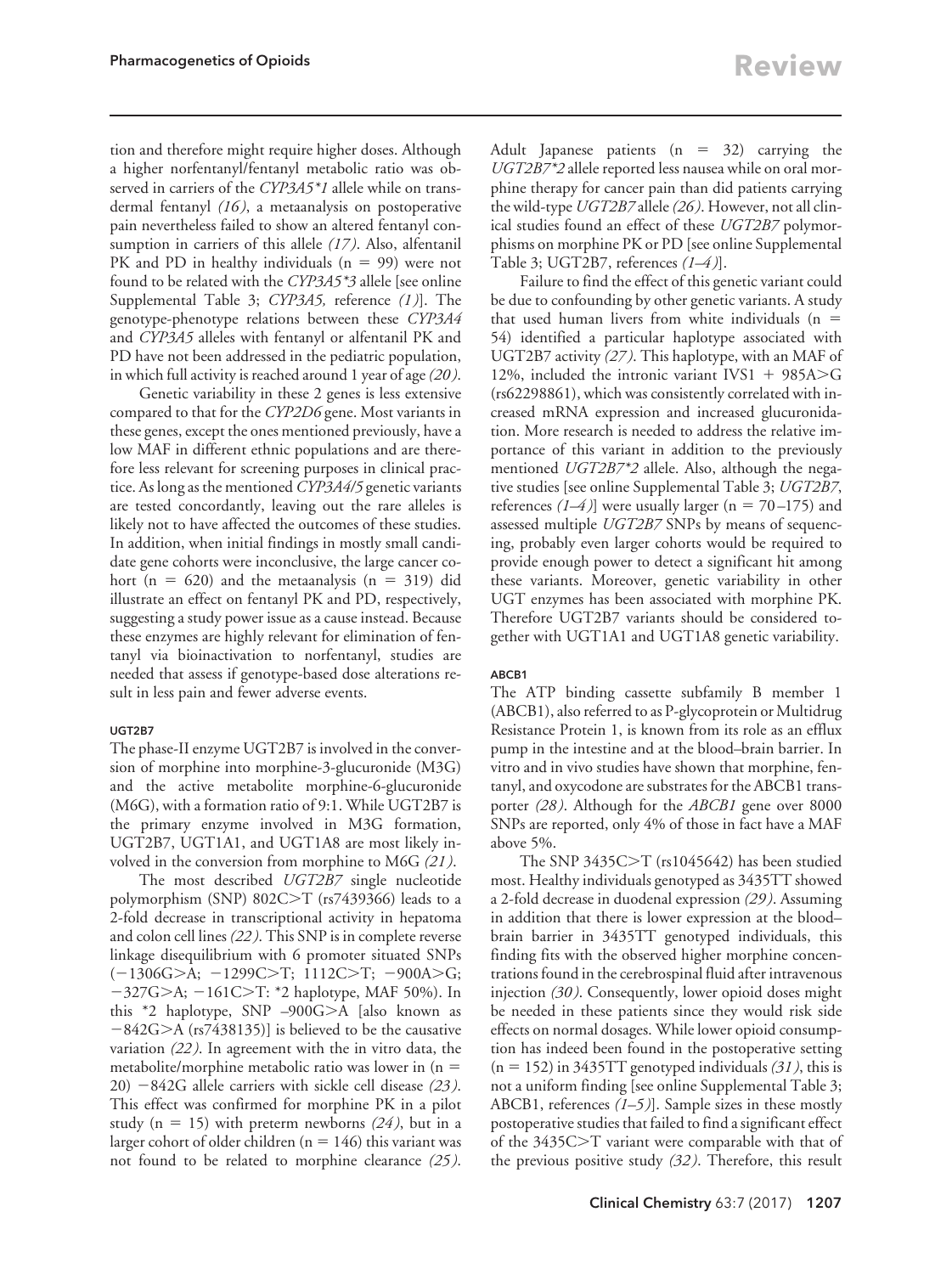could have been a false-positive finding. Additionally, the metaanalysis on postoperative pain (including 7 clinical studies with 1632 unique patients) was also unable to illustrate an effect of SNP  $3435C > T$  and 2677G>T/A on opioid requirement (17). An increased risk for morphine-induced nausea and vomiting was reported in whites with the 3435TT genotype undergoing colorectal surgery *(32 )*. A higher frequency of opioid-related adverse events such as sweating and sedation was reported in 3435TT genotyped individuals receiving remifentanil for spinal fusion surgery (33). Other SNPs in *ABCB1*, 1236C>T  $(rs1128503)$  and  $2677G>T/A$  (rs2032582), have also been found to be related to adverse events *(26, 32, 34, 35 )*. Other studies, including one in a pediatric population, could not confirm this increased risk for adverse events in carriers of the 3435T allele [see online Supplemental Table 3; *ABCB1*, references *(5–8 )*].

The 3435C>T, 2677G>T/A, and 1236C>T SNPs are in linkage disequilibrium and are thus often found in the same patient. Overall, studies performed on these 3 *ABCB1* SNPs have demonstrated inconsistent findings, implicating some effect but also illustrating that other genetic or nongenetic factors play a role. Recently, several new polymorphisms in this transporter gene have been assessed in relation with opioid-induced respiratory depression, in which the SNP rs9282564, with a frequency of 11% in white individuals, was associated with an increased risk for developing this adverse event and correlated with a prolonged hospital stay in a study on 263 children *(36 )*.

# ABCC3

The *ABCC3* gene encodes the ATP binding cassette subfamily C member 3 transporter, also known as Multidrug Resistance Protein 3. A study in mice genetically lacking *ABCC3* revealed that this transporter is involved in the efflux of M3G and M6G from the liver to the bloodstream *(37 )*. In a study with 103 adult white individuals, 51 genetic variations were discovered, but only the promoter SNP  $-211C>T$  (rs4793665) was associated with significantly decreased *ABCC3* mRNA expression and alterations in the binding of transcription factors *(38 )*. A study with 105 children undergoing adenotonsillectomy indicated that the  $-211C>T$  polymorphism was associated with lower M3G and M6G plasma concentrations *(39 )*. All 12 patients with undetectable M6G concentrations were carriers of the T-allele, which is in line with in vitro data from Lang et al. *(38 )*. Findings of studies on the developmental pattern of the ABCC3 transporter during childhood are inconsistent. Based on the proteomic study that did illustrate a "low to high" developmental pattern, adult protein expression values are reached within the first 5 postnatal weeks *(40 )*. There-

fore, it would be worthwhile to assess if the reported effect of the  $-211C>T$  variant on morphine PK could also be found in the neonatal population. More studies are needed to confirm this effect on the metabolism of morphine. Additionally, the *ABCC3* gene requires further screening for relevant genetic variants in other, non-Caucasian populations.

# SLC22A1

The Organic Cation Transporter 1, encoded by the *SLC22A1* gene, is primarily present on the sinusoidal membrane of hepatocytes. It is responsible for the uptake of positively charged compounds at physiological pH, such as morphine and the active metabolite of tramadol, *O*-desmethyltramadol *(41 )*. The role of *SLC22A1* lossof-function polymorphisms (\*2, \*3, \*4,\*5, \*6) on tramadol PK and PD was emphasized by the finding of increased *O*-desmethyltramadol plasma concentrations and prolonged contraction of the eye pupils (PD marker for opioid effect) in healthy volunteers *(42 )*. Another study in 205 adult postoperative patients on patientcontrolled analgesia found that those with 2 inactive *SLC22A1* alleles had higher *O*-desmethyltramadol area under the concentration curve (AUC) and lower tramadol consumption during the first 24 h after surgery *(43 )*. In line with these observations, *O*-desmethyltramadol/tramadol metabolic ratios in newborn infants carrying the *SLC22A1* low activity genotype were higher than those in infants carrying 2 *SLC22A1* wildtype alleles *(44 )*. Organic Cation OCT1 is expressed from the first postnatal day and increases quickly in the following months *(45, 46 )*, which fits with the found genotype–phenotype correlation.

In healthy volunteers with the previously mentioned deficient *SLC22A1* alleles, an increase of 56% in morphine AUC after codeine administration was found *(47 )*. The association of these deficient *SLC22A1* alleles with morphine was confirmed in a pediatric cohort with 220 children aged 6-15 years. The children with 2 loss-offunction alleles treated with intravenous morphine for postoperative pain had significantly lower clearance compared with patients with wild-type alleles *(39 )*. The authors proposed that these genetic variants could explain why children with a white background experienced more adverse events than African American children, in whom the variant alleles are less frequent. *SLC22A1* deficient alleles may be especially relevant for patients carrying the *CYP2D6* UM status: both genetic variants lead to an increase in morphine and *O*-desmethyltramadol plasma concentrations and subsequently increase toxicity risk. The list of SNPs addressed in studies should be extended based on Seitz et al. *(48 )* to also cover genetic variability in other ethnic populations than the Caucasian population.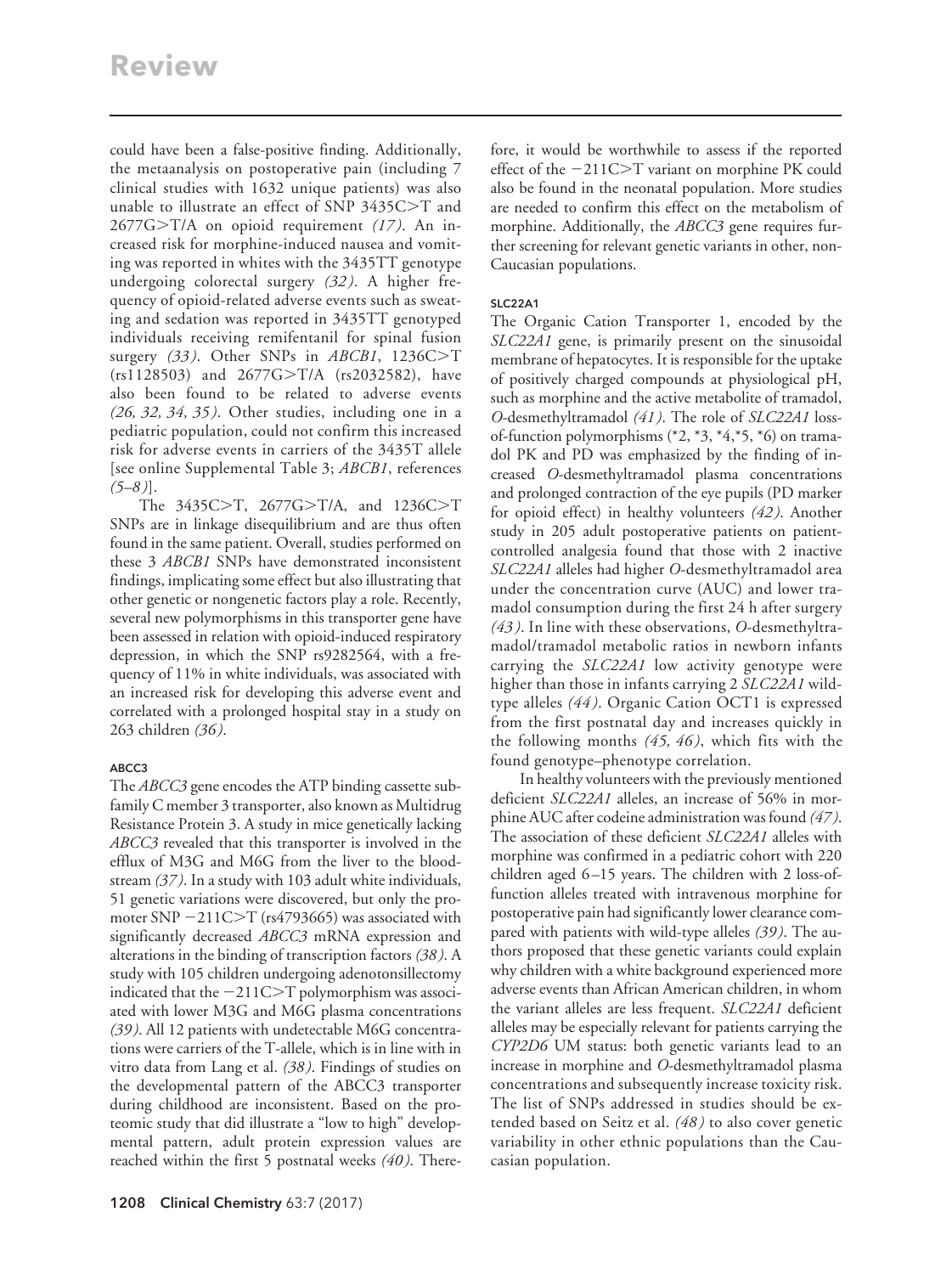# PD-Related Candidate Genes

#### OPRM1

Opioids such as morphine and fentanyl exert their analgesic effect primarily via the  $\mu$ -opioid receptor (MOR), encoded by the *OPRM1* gene. Despite the large amount of genetic variability in *OPRM1* (>700 SNPs with MAF 5%), only a handful of variants have been addressed in clinical studies. With a relatively high MAF among whites (15%) and Asians (40%),  $118A > G$  (Asn40Asp, rs1799971) seems the most prominent variant *(49 )*. In vivo studies on 118A>G have illustrated reduced signal transduction for the receptor carrying this variant, reduced *OPRM1* expression, and reduced binding affinity of morphine and its active metabolite M6G. On the other hand, higher binding affinity for endogenous opioids has been found, as discussed in *(49 )*. More recently, 2 independent metaanalyses on postoperative pain in adults, sample size 4607 *(49 )* and 3144 *(18 )* respectively, showed that carriers of the 118A>G variant have indeed higher opioid requirements *(17, 50 )* and a lower risk for adverse events *(17 )*.

Like morphine, alfentanil and oxycodone display lower affinity/potency for the MOR in individuals having the 118G allele [see online Supplemental Table 3; *OPRM1*, references *(1–3 )*]. A metaanalysis on the use of fentanyl for labor pain found a lower requirement in carriers of the minor 118G allele [see online Supplemental Table 3; *OPRM1,* reference *(4 )*]. The effect of this genetic variant seems inconclusive for codeine, tramadol, and sufentanil [see online Supplemental Table 3; *OPRM1*, references *(5–12 )*]. Children who were born with the neonatal abstinence syndrome due to the in utero exposure of opioids and who carried the 118G allele had milder symptoms, illustrated by a shorter hospital stay and lower risk for any treatment of neonatal abstinence syndrome*(51 )*. Our study in newborn infants illustrated an increased risk for rescue analgesia with morphine while being on the ventilator in carriers of the *OPRM1* 118G allele in combination with the *COMT* 472GG genotype *(52 )*. A Japanese cohort with adult patients undergoing major abdominal surgery assessed 5 tag SNPs (118A>G, IVS2 + 691G>C; rs2075572, IVS3 + 5953G $>A$ ; rs599548, IVS3 + 8449A $\geq$ G, TAA+2109A $\geq$ G), of which only 118A $\geq$ G was significantly associated with opioid consumption *(53 )*. In summary, based on the extensive literature, the  $118A > G$ variant seems to be a potential biomarker for use in clinical practice. However, we need to elucidate the magnitude of its effect on opioid response compared to other genetic variants (e.g., *CYP2D6*, *SLC22A1*). Also, the seemingly different effect per type of opioid requires more research.

## **COMT**

Next to *OPRM1* and *CYP2D6,* the *COMT* gene is one of the most frequently analyzed candidate genes in the pain field. This gene codes for the catechol-*O*methyltransferase (COMT) enzyme, which by regulation of MOR expression is involved in numerous physiological functions including pain perception. This relationship between COMT activity and MOR protein expression levels has been illustrated with the *COMT* VAL158MET (472G $>$ A, rs4680) variation in postmortem human brains. Individuals genotyped with MET158MET (rs4680) had higher MOR protein expression and lower met-enkephalin concentrations *(54 )*. In line with these findings, MET158MET-genotyped patients required less opioid for cancer pain *(55–58 )* and postoperative pain *(59 –62 )* or showed fewer side effects *(63 )*. In line with this protective effect of the rs4680 polymorphism, preterm infants with the MET158 allele sooner reached a pain-free state after remifentanil or morphine premedication for endotracheal intubation *(64 )*. In an additional study, ventilated newborns who carried the MET158 allele with the *OPRM1* 118AA genotype were less likely to require rescue morphine *(52 )*. Other studies, however, did not find an association with pain and or opioid requirement [see online Supplemental Table 3; *COMT*, references *(1–3 )*].

Furthermore, a haplotype approach including the 472GA variation has been applied. Based on SNPs rs6269, rs4633, rs4818, and rs4680, 3 functional haplotypes have been defined, namely low pain sensitivity (GCGG), average pain sensitivity (ATCA), and high pain sensitivity (ACCG) *(65 )*. More recently, the low pain sensitivity haplotype has been associated with the highest pain score and opioid consumption in the postoperative pain setting *(60 )*. In another postoperative cohort, the average pain sensitivity haplotype was found to be related to the lowest opioid requirement *(62 )*. While extensive data has been generated on *COMT* genetic variability and opioid therapy, more research is needed due to the controversial findings.

## KCNJ6

The G protein–activated inwardly rectifying potassium 2 (GIRK2 or Kir3.2) channel, encoded by the *KCNJ6* gene, is one of the downstream signaling effectors of the MOR. The effect of  $-1250G>A$  (rs6517442) and 1032A>G (rs2070995) on postoperative analgesia was assessed in adult patients undergoing gastrectomy and colectomy for gastric and colorectal cancer *(66 )*. Homozygous 1032A allele patients and patients carrying the haplotype  $-1250G/1032A$  more often required rescue analgesia. Lower *KCNJ6* mRNA expression levels were found in 1032AA individuals, while the  $-1250G$ >A SNP did not alter this expression *(66 )*. Another study on 1032A>G with 352 chronic pain patients showed a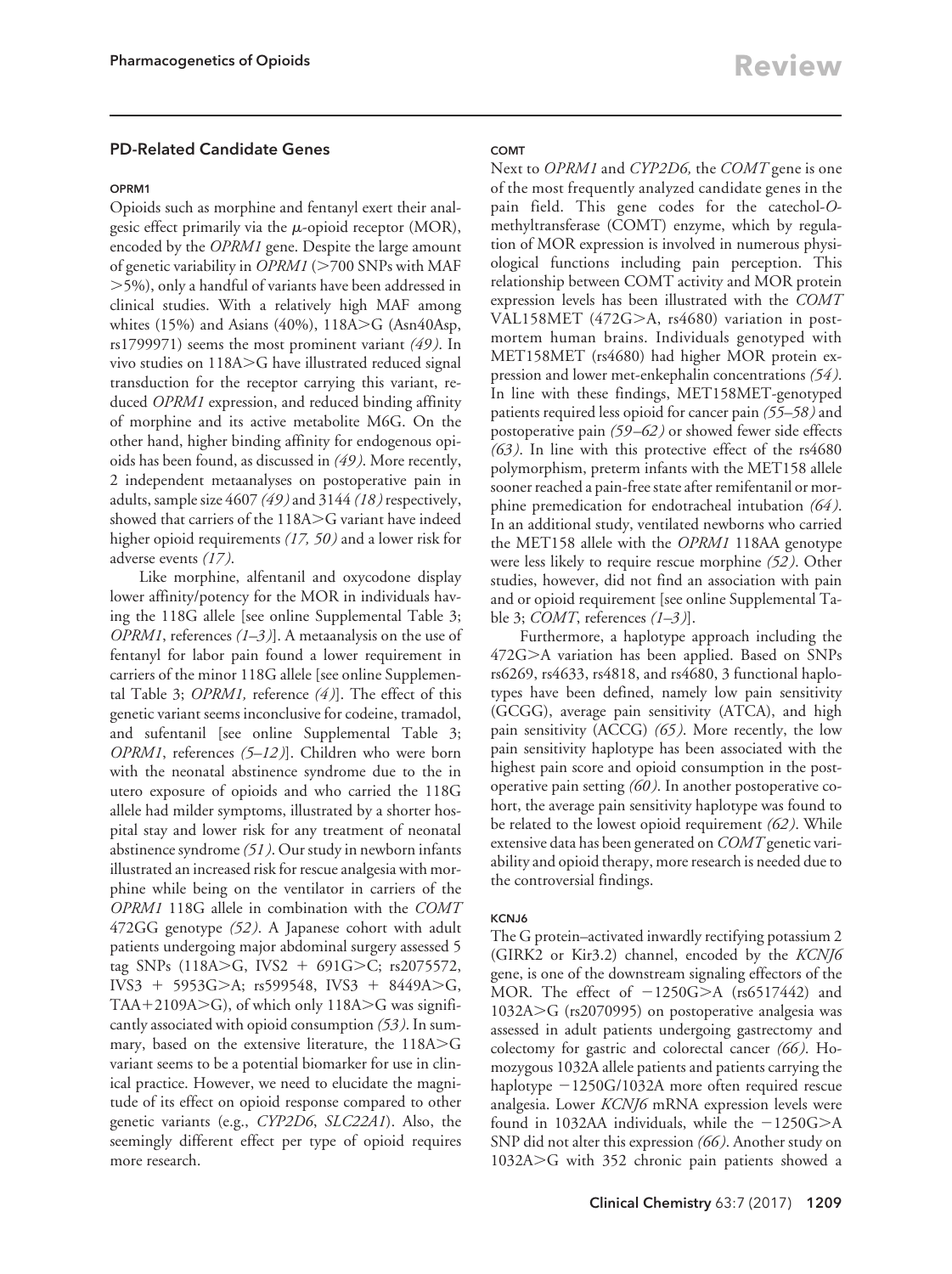| Table 1. Shortlist of candidate genes for PGx opioids. <sup>a</sup>  |                |                   |                  |                 |                                      |                |                                                          |
|----------------------------------------------------------------------|----------------|-------------------|------------------|-----------------|--------------------------------------|----------------|----------------------------------------------------------|
|                                                                      |                |                   |                  | (% )            | Frequency Frequency Frequency<br>(%) | (%)            |                                                          |
| $\mathsf{Gene}^\mathsf{b}$                                           | Chromosome     | <b>SNP</b>        | rs number        | <b>Africans</b> | <b>Asians</b>                        | Whites         | Opioid associated with<br>genetic variant                |
| CYP2D6                                                               | 22             | <b>PM</b>         |                  | $\mathbf{1}$    | $\mathbf{1}$                         | 10             | Codeine, hydrocodone,<br>oxycodone, tramadol             |
|                                                                      |                | UM                |                  | 20              | 2                                    | $\overline{2}$ | Codeine, hydrocodone,<br>oxycodone, tramadol             |
| OPRM1                                                                | 6              | 118A > G          | rs1799971        | $(G)^c$ 1       | $(G)$ 39                             | $(G)$ 16       | Morphine, fentanyl,<br>oxycodone, alfentanil,<br>opioids |
| <b>COMT</b>                                                          | 22             | 472G > A          | rs4680           | (A) 28          | (A) 28                               | $(A)$ 50       | Morphine, remifentanil,<br>opioids                       |
|                                                                      |                | 408C > G          | rs4818           | (G) 17          | $(G)$ 34                             | $(G)$ 40       | Morphine, remifentanil,<br>opioids                       |
|                                                                      |                | 186C>T            | rs4633           | (T) 29          | (T) 27                               | $(T)$ 50       | Morphine, remifentanil,<br>opioids                       |
| <b>SLC22A1</b>                                                       | 6              | (*2) Met420del    | rs72552763       |                 |                                      |                | Codeine, tramadol,<br>morphine                           |
|                                                                      |                | $(*3)$ 181C>T     | rs12208357       | (T) 0.4         | $(T)$ 0                              | $(T)$ 6        | Codeine, tramadol,<br>morphine                           |
|                                                                      |                | $(*4)$ 1201G>A    | rs34130495       | (T) 0.3         | $(T)$ 0                              | $(T)$ 2        | Codeine, tramadol,<br>morphine                           |
|                                                                      |                | $(*5)$ 1393G>A    | rs34059508 (A) 0 |                 | $(A)$ 0                              | $(A)$ 2        | Codeine, tramadol,<br>morphine                           |
|                                                                      |                | $(*6)$ 262T>C     | rs55918055       | $(C)$ 0         | $(C)$ 0                              | (C) 0.3        | Codeine, tramadol,<br>morphine                           |
| ABCC3                                                                | 17             | $-211C > T$       | rs4793665        | $(C)$ 41        | $(C)$ 14                             | $(C)$ 44       | Morphine                                                 |
| CYP3A4                                                               | $\overline{7}$ | (*1G) 20230G>A    | rs2242480        | (A) 85          | (A) 27                               | (A) 8          | Fentanyl                                                 |
|                                                                      |                | (*22) 15389C>T    | rs35599367       | (T) 0.08        | $(T)$ 0                              | $(T)$ 5        | Fentanyl                                                 |
| CYP3A5                                                               | $\overline{7}$ | $(*3)6986A>G$     | rs776746         | (A) 82          | $(A)$ 29                             | $(A)$ 6        | Fentanyl                                                 |
| UGT2B7                                                               | $\overline{4}$ | $-900G > A$       | rs7438135        | (G) 23          | (G) 28                               | $(G)$ 49       | Morphine                                                 |
|                                                                      |                | $IVS1 + 985A > G$ | rs62298861       | (G) 27          | $(G)$ 4                              | $(G)$ 16       | Morphine                                                 |
| ABCC1                                                                | $\overline{7}$ | 1236C > T         | rs1128503        | $(T)$ 14        | (T) 63                               | $(T)$ 42       | Fentanyl, morphine,<br>oxycodone                         |
|                                                                      |                | 2677G>T/A         | rs2032582        | $(G)$ 0         | $(G)$ 38                             | (G) 53         | Fentanyl, morphine,<br>oxycodone                         |
|                                                                      |                | 3435C>T           | rs1045642        | (T) 15          | $(T)$ 40                             | (T) 52         | Fentanyl, morphine,<br>oxycodone                         |
| KCNJ6                                                                | 21             | $-1250G > A$      | rs6517442        | $(G)$ 6         | $(G)$ 31                             | $(G)$ 32       | Morphine, remifentanil,<br>opioids                       |
|                                                                      |                | 1032A > G         | rs2070995        | (A) 0.6         | (A)36                                | $(A)$ 20       | Morphine, opioids                                        |
| <sup>a</sup> VAF = minor allele frequency derived from dbSNP (NCBI). |                |                   |                  |                 |                                      |                |                                                          |

<sup>b</sup> Genes are sorted based on relative importance and evidence for application in clinical practice.

<sup>c</sup> Capital letters in parentheses indicate variant.

trend in the same direction *(67 )*. In contrast to the adult postoperative study with the combined  $-1250G/1032A$ haplotype  $(66)$ , preterm infants with the  $-1250AA$  genotype who received either morphine or remifentanil needed more time to reach a pain-free state after endotracheal intubation *(64 )*. In an explorative analysis in 311

adult white patients undergoing total knee arthroplasty, both -1250G>A and 1032A>G were not associated with opioid dose*(68 )*. Of the 69 SNPs identified and analyzed in this study, significant hits were found with 8 other polymorphisms (rs1543754, rs858035, rs9981629, rs928723, rs2835925, rs2211843, rs1787337, rs2835930). These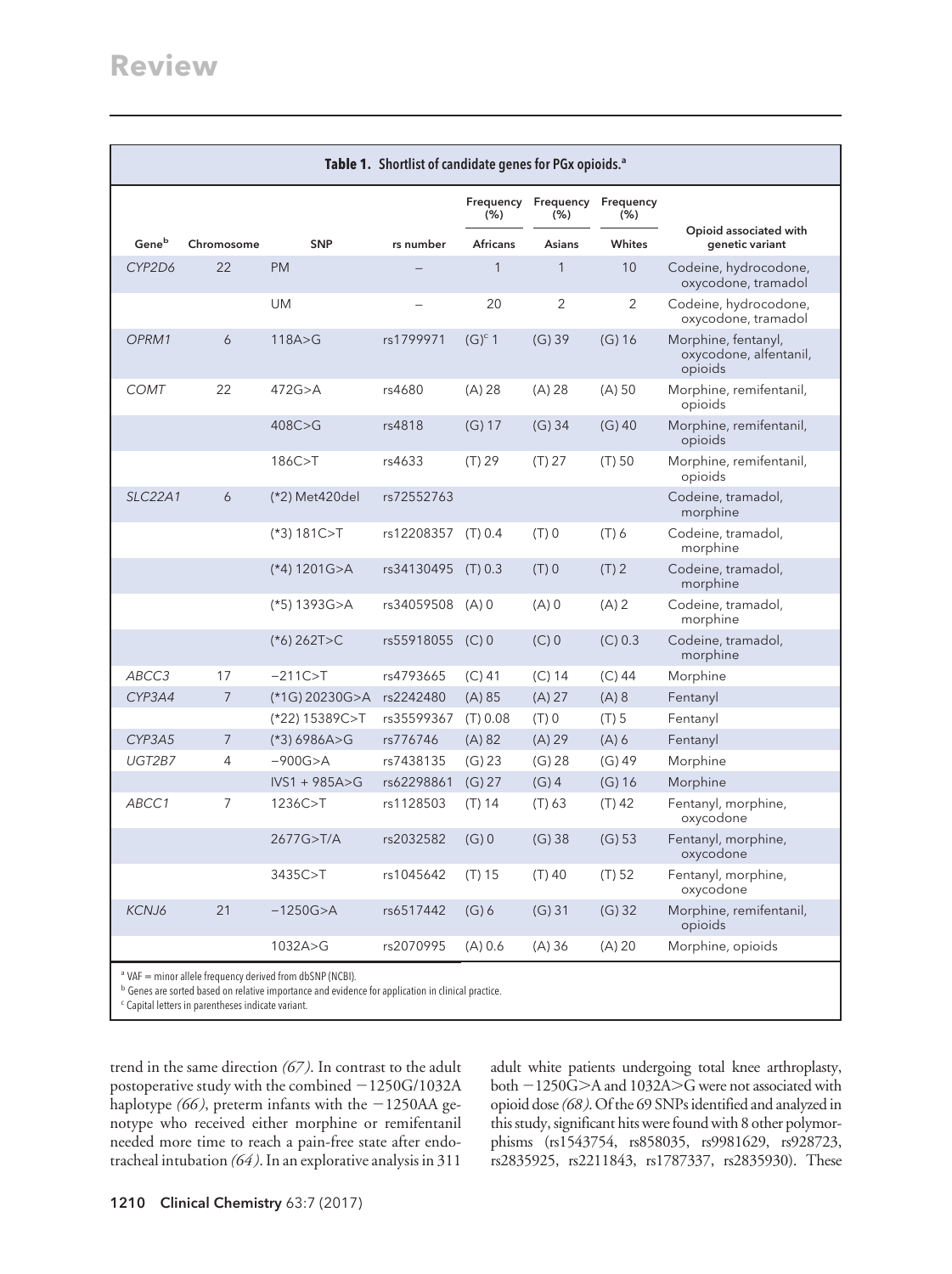SNPs were combined in a genetic risk score and validated in a cohort with healthy individuals and patients with low back pain. Several SNPs in the *KCNJ6* gene have been reported to be related to opioid response but negative findings have been published as well. Therefore, the functional consequences of the mentioned variants and their relative effects on either mRNA or protein expression need to be further studied.

# **Conclusions**

Our extensive literature search resulted in a shortlist of 10 genes (Table 1) that merit further study in a clinical setting. The most solid evidence of a clinically relevant PGx effect on the analgesic treatment with opioids is available for genetic variation in *CYP2D6, COMT, SLC22A1*, and the genetic variant *OPRM1* 118A>G. As clinical guidelines for codeine and *CYP2D6* genotyping have been formulated *(13 )* and *CYP2D6* genotyping has been successfully implemented in pediatric clinical practice *(69 )*, PGx seems promising to personalize opioid therapy. CYP2D6 genotyping is complicated when genome-wide association study arrays are used. However, the studies addressing CYP2D6 genotype and codeine therapy did not use genome-wide array-based platforms (see online Supplemental Table 2). Mostly, PCR-RFLP, SNaPshot, TaqMan, or the CE-IVD INFINITI array were used. For the other 6 genes, more evidence is needed. Prospective studies comparing current treatment strategies with a genotype-based strategy as well as cost-effectiveness studies are required before preemptive testing of these genes in clinical practice is undertaken.

Less evidence is available for the role of PGx in analgesic treatment with opioids in the pediatric population, with the exception of the *CYP2D6* gene. Only a handful of papers have focused on other PGx markers of opioids in this population *(24, 39, 51, 52, 64, 70 –73 )*. In fact, PGx is age independent as far as the effect on enzymatic activity is concerned, yet if a gene is not expressed in childhood a genetic polymorphism will have

no clinical impact. Thus, we emphasize that next to PGx, ontogeny is also of importance in this age group. Newborns and infants cannot self-report pain and are more prone to opioid-induced severe adverse events such as respiratory depression *(74 )*, which stresses the need for a more personalized approach. The neonatal period until infancy is the most interesting in view of the developmental changes that occur in this period. At birth and shortly thereafter major changes are seen in the activity of liver enzymes *(75 )* and transporters *(76 )*. For example, in the second postpartum week undetectable CYP2D6 expression was observed in 13% of liver samples *(77 )*. This correlates with the expected 10% of CYP2D6 PMs in the adult population *(77 )*. In addition, based on adult data the *OPRM1* 118A>G variant seems promising for application in clinical practice. Studies assessing whether these findings apply to pain phenotypes in different pediatric age ranges are needed, as well as studies on the clinical consequence of *SLC22A1* genetic variability in the pediatric population. Sufficient evidence on tramadol and morphine PK with *SLC22A1* genetics has been found in adult and pediatric populations, with all studies replicating and confirming previous findings *(39, 42, 44, 47 )*.

The application of PGx in the management of pain with opioids certainly has the potential to improve therapy. There is a shortlist of candidate genes that are relevant in the pain treatment with opioids, but additional studies are needed that focus on clinical use and on young children.

**Author Contributions:** *All authors confirmed they have contributed to the intellectual content of this paper and have met the following 3 requirements: (a) significant contributions to the conception and design, acquisition of data, or analysis and interpretation of data; (b) drafting or revising the article for intellectual content; and (c) final approval of the published article.*

**Authors' Disclosures or Potential Conflicts of Interest:** *No authors declared any potential conflicts of interest.*

## References

- **1.** Aubrun F, Langeron O, Quesnel C, Coriat P, Riou B. Relationships between measurement of pain using visual analog score and morphine requirements during postoperative intravenous morphine titration. Anesthesiology 2003;98:1415–21.
- **2.** Mercadante S. Opioid metabolism and clinical aspects. Eur J Pharmacol 2015;769:71–8.
- **3.** "Weak" opioid analgesics. Codeine, dihydrocodeine and tramadol: no less risky than morphine. Prescrire Int 2016;25:45–50.
- **4.** Angst MS, Phillips NG, Drover DR, Tingle M, Ray A, Swan GE, et al. Pain sensitivity and opioid analgesia: a pharmacogenomic twin study. Pain 2012;153:1397–409.
- **5.** Lacroix-Fralish ML, Mogi JS. Progress in genetic studies of pain and analgesia. Annu Rev Pharmacol Toxicol 2009;49:97–121.
- **6.** Neafsey P, Ginsberg G, Hattis D, Sonawane B. Genetic polymorphism in cytochrome P450 2D6 (CYP2D6): population distribution of Cyp2d6 activity. J Toxicol Env Heal B 2009;12:334 –61.
- **7.** The Human Cytochrome P450 (CYP) Allele Nomenclature Committee The Human Cytochrome P450 (CYP) Allele Nomenclature Committee.<http://www.cypalleles.ki.se/> (Accessed July 2016).
- **8.** Haufroid V, Hantson P. CYP2D6 genetic polymorphisms and their relevance for poisoning due to amfetamines, opioid analgesics and antidepressants. Clin Toxicol 2015;53:501–10.
- **9.** Koren G, Cairns J, Chitayat D, Gaedigk A, Leeder SJ. Pharmacogenetics of morphine poisoning in a breastfed neonate of a codeine-prescribed mother. Lancet 2006;368:704.
- **10.** Gasche Y, Daali Y, Fathi M, Chiappe A, Cottini S, Dayer P, et al. Codeine intoxication associated with ultrarapid CYP2D6 metabolism. N Engl J Med 2004;351:2827– 31.
- **11.** Orliaguet G, Hamza J, Couloigner V, Denoyelle F, Loriot MA, Broly F, et al. A case of respiratory depression in a child with ultrarapid CYP2D6 metabolism after tramadol. Pediatrics 2015;135:e753–5.
- **12.** Stamer UM, Stuber F, Muders T, Musshoff F. Respiratory depression with tramadol in a patient with renal impairment and CYP2D6 gene duplication. Anesth Analg 2008;107:926 –9.
- **13.** Crews KR, Gaedigk A, Dunnenberger HM, Leeder JS, Klein TE, Caudle KE, et al. Clinical pharmacogenetics implementation consortium guidelines for cytochrome P450 2D6 genotype and codeine therapy: 2014 up-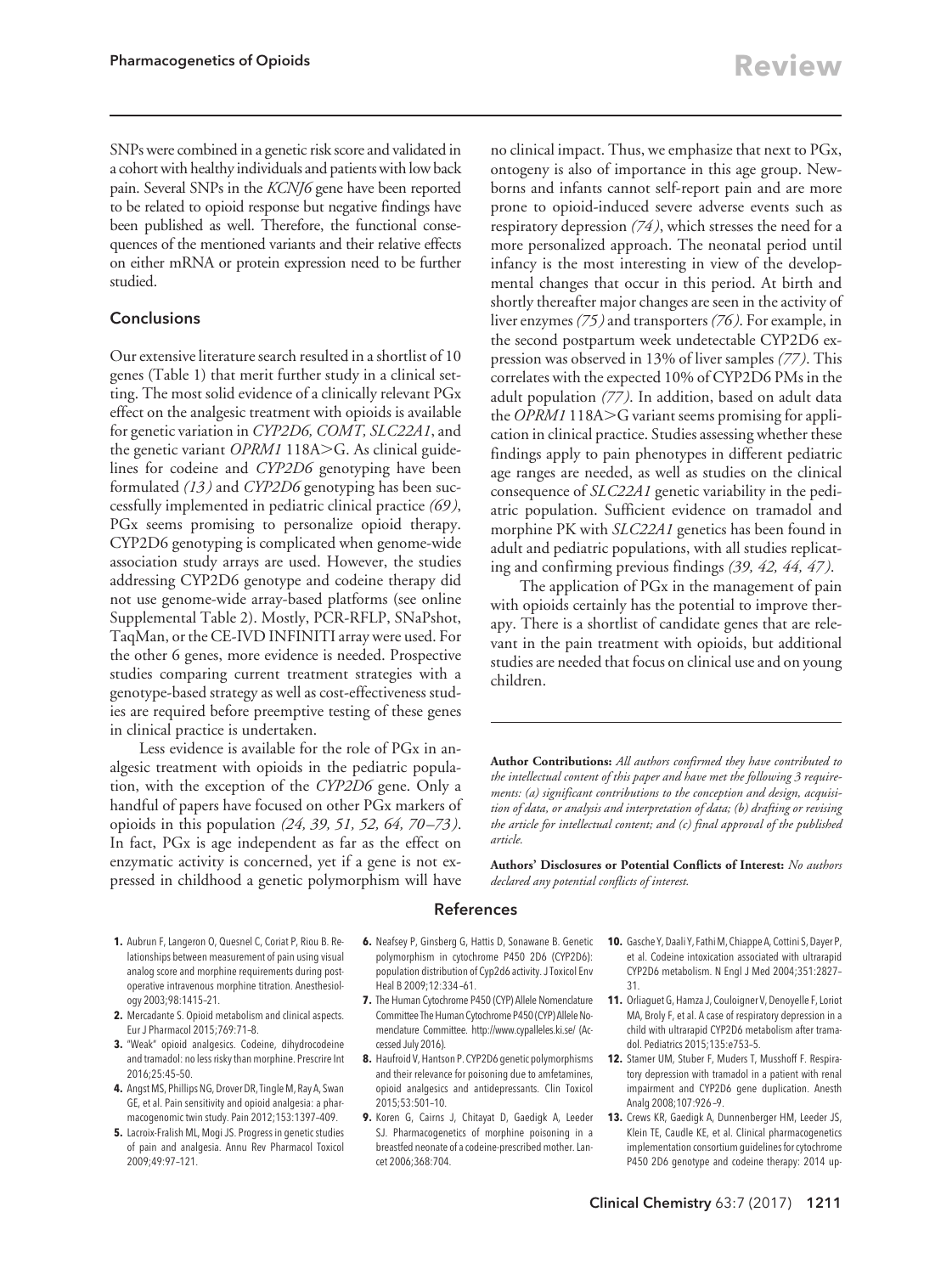date. Clin Pharmacol Ther 2014;95:376 –82.

- **14.** Guitton J, Buronfosse T, Desage M, Lepape A, Brazier JL, Beaune P. Possible involvement of multiple cytochrome P450S in fentanyl and sufentanil metabolism as opposed to alfentanil. Biochem Pharmacol 1997;53:1613–9.
- **15.** Elens L, Nieuweboer A, Clarke SJ, Charles KA, de Graan AJ, Haufroid V, et al. CYP3A4 intron 6 C>T SNP (CYP3A4\*22) encodes lower CYP3A4 activity in cancer patients, as measured with probes midazolam and erythromycin. Pharmacogenomics 2013;14:137–49.
- **16.** Barratt DT, Bandak B, Klepstad P, Dale O, Kaasa S, Christrup LL, et al. Genetic, pathological and physiological determinants of transdermal fentanyl pharmacokinetics in 620 cancer patients of the EPOS study. Pharmacogenet Genomics 2014;24:185–94.
- **17.** Ren ZY, Xu XQ, Bao YP, He J, Shi L, Deng JH, et al. The impact of genetic variation on sensitivity to opioid analgesics in patients with postoperative pain: a systematic review and meta-analysis. Pain Physician 2015;18: 131–52.
- **18.** Yuan JJ, Hou JK, Zhang W, Chang YZ, Li ZS, Wang ZY, et al. CYP3A4 \* 1G genetic polymorphism influences metabolism of fentanyl in human liver microsomes in Chinese patients. Pharmacology 2015;96:55–60.
- **19.** van Schaik RH, van der Heiden IP, van den Anker JN, Lindemans J. CYP3A5 variant allele frequencies in Dutch Caucasians. Clin Chem 2002;48:1668 –71.
- **20.** de Wildt SN, Kearns GL, Leeder JS, van den Anker JN. Cytochrome P450 3A: ontogeny and drug disposition. Clin Pharmacokinet 1999;37:485–505.
- **21.** Ohno S, Kawana K, Nakajin S. Contribution of UDPglucuronosyltransferase 1A1 and 1A8 to morphine-6 glucuronidation and its kinetic properties. Drug Metab Dispos 2008;36:688 –94.
- **22.** Duguay Y, Baar C, Skorpen F, Guillemette C. A novel functional polymorphism in the uridine diphosphateglucuronosyltransferase 2B7 promoter with significant impact on promoter activity. Clin Pharmacol Ther 2004; 75:223–33.
- **23.** Darbari DS, van Schaik RHN, Capparelli EV, Rana S, McCarter R, van den Anker J. UGT2B7 promoter variant -840G>A contributes to the variability in hepatic clearance of morphine in patients with sickle cell disease. Am J Hematol 2008;83:200 –2.
- **24.** Matic M, Norman E, Rane A, Beck O, Andersson M, Elens L, et al. Effect of UGT2B7–900G > A (-842G > A; rs7438135) on morphine glucuronidation in preterm newborns: results from a pilot cohort. Pharmacogenomics 2014;15:1589 –97.
- **25.** Sadhasivam S, Krekels EH, Chidambaran V, Esslinger HR, Ngamprasertwong P, Zhang K, et al. Morphine clearance in children: does race or genetics matter? J Opioid Manage 2012;8:217–26.
- **26.** Fujita KI, Ando Y, Yamamoto W, Miya T, Endo H, Sunakawa Y, et al. Association of UGT2B7 and ABCB1 genotypes with morphine-induced adverse drug reactions in Japanese patients with cancer. Cancer Chemother Pharmacol 2010;65:251–8.
- **27.** Innocenti F, Liu W, Fackenthal D, Ramirez J, Chen P, Ye X, et al. Single nucleotide polymorphism discovery and functional assessment of variation in the UDPglucuronosyltransferase 2B7 gene. Pharmacogenet Genomics 2008;18:683–97.
- **28.** Mercer SL, Coop A. Opioid analgesics and Pglycoprotein efflux transporters: a potential systemslevel contribution to analgesic tolerance. Curr Top Med Chem 2011;11:1157–64.
- **29.** Hoffmeyer S, Burk O, von Richter O, Arnold HP, Brockmoller J, Johne A, et al. Functional polymorphisms of the human multidrug-resistance gene: multiple se-

quence variations and correlation of one allele with P-glycoprotein expression and activity in vivo. Proc Natl Acad SciUSA 2000;97:3473–8.

- **30.** Meineke I, Freudenthaler S, Hofmann U, Schaeffeler E, Mikus G, Schwab M, et al. Pharmacokinetic modelling of morphine, morphine-3-glucuronide and morphine-6-glucuronide in plasma and cerebrospinal fluid of neurosurgical patients after short-term infusion of morphine. Br J Clin Pharmacol 2002;54:592–603.
- **31.** Candiotti K, Yang Z, Xue L, Zhang Y, Rodriguez Y, Wang L, et al. Single-nucleotide polymorphism C3435T in the ABCB1 gene is associated with opioid consumption in postoperative pain. Pain Med 2013;14:1977–84.
- **32.** Coulbault L, Beaussier M, Verstuyft C, Weickmans H, Dubert L, Tregouet D, et al. Environmental and genetic factors associated with morphine response in the postoperative period. Clin Pharmacol Ther 2006;79:316 –  $24.$
- **33.** Rhodin A, Gronbladh A, Ginya H, Nilsson KW, Rosenblad A, Zhou Q, et al. Combined analysis of circulating  $\beta$ -endorphin with gene polymorphisms in OPRM1, CACNAD2 and ABCB1 reveals correlation with pain, opioid sensitivity and opioid-related side effects. Mol Brain 2013;6.
- **34.** Ross JR, Riley J, Taegetmeyer AB, Sato H, Gretton S, Du Bois RM, et al. Genetic variation and response to morphine in cancer patients: catechol-O-methyltransferase and multidrug resistance-1 gene polymorphisms are associated with central side effects. Cancer 2008;112: 1390 –403.
- **35.** Matouskova O, Slanar O, Adamkova J, Pafko P, Perlik F, Adamek S. Impact of MDR1 genetic polymorphisms on postoperative piritramide analgesia. Bratisl Lek Listy 2013;114:133–5.
- **36.** Sadhasivam S, Chidambaran V, Zhang X, Meller J, Esslinger H, Zhang K, et al. Opioid-induced respiratory depression: ABCB1 transporter pharmacogenetics. Pharmacogenomics Journal 2015;15:119 –26.
- **37.** Zelcer N, van de Wetering K, Hillebrand M, Sarton E, Kuil A, Wielinga PR, et al. Mice lacking multidrug resistance protein 3 show altered morphine pharmacokinetics and morphine-6-glucuronide antinociception. Proc Natl Acad Sci U S A 2005;102:7274-9.
- **38.** Lang T, Hitzl M, Burk O, Mornhinweg E, Keil A, Kerb R, et al. Genetic polymorphisms in the multidrug resistanceassociated protein 3 (ABCC3, MRP3) gene and relationship to its mRNA and protein expression in human liver. Pharmacogenetics 2004;14:155–64.
- **39.** Venkatasubramanian R, Fukuda T, Niu J, Mizuno T, Chidambaran V, Vinks AA, et al. ABCC3 and OCT1 genotypes influence pharmacokinetics of morphine in children. Pharmacogenomics 2014;15:1297–309.
- **40.** Mooij MG, van de Steeg E, van Rosmalen J, Windster JD, de Koning BA, Vaes WH, et al. Proteomic analysis of the developmental trajectory of human hepatic membrane transporter proteins in the first three months of life. Drug Metab Dispos 2016;44:1005–13.
- **41.** Brockmoller J, Tzvetkov MV. Polymorphic OCT1: a valid biomarker, but for which drugs? Pharmacogenomics 2013;14:1933–6.
- **42.** Tzvetkov MV, Saadatmand AR, Lotsch J, Tegeder I, Stingl JC, Brockmoller J. Genetically polymorphic OCT1: another piece in the puzzle of the variable pharmacokinetics and pharmacodynamics of the opioidergic drug tramadol. Clin Pharmacol Ther 2011;90:143– 50.
- **43.** Stamer UM, Musshoff F, Stuber F, Brockmoller J, Steffens M, Tzvetkov MV. Loss-of-function polymorphisms in the organic cation transporter OCT1 are associated with reduced postoperative tramadol consumption.

Pain 2016;157:2467–75.

- **44.** Matic M, de Wildt SN, Elens L, de Hoon JN, Annaert P, Tibboel D, et al. SLC22A1/OCT1 genotype affects O-desmethyltramadol exposure in newborn infants. Ther Drug Monit 2016;38:487–92.
- **45.** Hahn D, Emoto C, Vinks AA, Fukuda T. Developmental changes in hepatic OCT1 protein expression from neonates to children. Drug Metab Dispos 2017;45: 23–6.
- **46.** Prasad B, Gaedigk A, Vrana M, Gaedigk R, Leeder JS, Salphati L, et al. Ontogeny of hepatic drug transporters as quantified by LC-MS/MS proteomics. Clin Pharmacol Ther 2016;100:362–70.
- **47.** Tzvetkov MV, dos Santos Pereira JN, Meineke I, Saadatmand AR, Stingl JC, Brockmoller J. Morphine is a substrate of the organic cation transporter OCT1 and polymorphisms in OCT1 gene affect morphine pharmacokinetics after codeine administration. Biochem Pharmacol 2013; 86:666 –78.
- **48.** Seitz T, Stalmann R, Dalila N, Chen J, Pojar S, Dos Santos Pereira JN, et al. Global genetic analyses reveal strong inter-ethnic variability in the loss of activity of the organic cation transporter OCT1. Genome Med 2015;7:56.
- **49.** Mura E, Govoni S, Racchi M, Carossa V, Ranzani GN, Allegri M, et al. Consequences of the 118A>G polymorphism in the OPRM1 gene: translation from bench to bedside? J Pain Res 2013;6:331–53.
- **50.** Hwang IC, Park JY, Myung SK, Ahn HY, Fukuda K, Liao Q. OPRM1 A118G gene variant and postoperative opioid requirement a systematic review and metaanalysis. Anesthesiology 2014;121:825–34.
- **51.** Wachman EM, Hayes MJ, Brown MS, Paul J, Harvey-Wilkes K, Terrin N, et al. Association of OPRM1 and COMT single-nucleotide polymorphisms with hospital length of stay and treatment of neonatal abstinence syndrome. JAMA 2013;309:1821–7.
- **52.** Matic M, Simons SH, van Lingen RA, van Rosmalen J, Elens L, de Wildt SN, et al. Rescue morphine in mechanically ventilated newborns associated with combined OPRM1 and COMT genotype. Pharmacogenomics 2014;15:1287–95.
- **53.** Hayashida M, Nagashima M, Satoh Y, Katoh R, Tagami M, Ide S, et al. Analgesic requirements after major abdominal surgery are associated with OPRM1 gene polymorphism genotype and haplotype. Pharmacogenomics 2008;9:1605–16.
- **54.** Kowarik MC, Einhauser J, Jochim B, Buttner A, Tolle TR, Riemenschneider M, et al. Impact ofthe COMT Val(108/ 158)Met polymorphism on the mu-opioid receptor system in the human brain: mu-opioid receptor, metenkephalin and beta-endorphin expression. Neurosci Lett 2012;506:214 –9.
- **55.** Matsuoka H, Arao T, Makimura C, Takeda M, Kiyota H, Tsurutani J, et al. Expression changes in arrestin  $\beta$  1 and genetic variation in catechol-O-methyltransferase are biomarkers for the response to morphine treatment in cancer patients. Oncol Rep 2012;27:1393–9.
- **56.** Rakvag TT, Klepstad P, Baar C, Kvam TM, Dale O, Kaasa S, et al. The Val158Met polymorphism of the human catechol-O-methyltransferase (COMT) gene may influence morphine requirements in cancer pain patients. Pain 2005;116:73–8.
- **57.** Rakvag TT, Ross JR, Sato H, Skorpen F, Kaasa S, Klepstad P. Genetic variation in the catechol-O-methyltransferase (COMT) gene and morphine requirements in cancer patients with pain. Mol Pain 2008;4.
- **58.** Reyes-Gibby CC, Shete S, Rakvag T, Bhat SV, Skorpen F, Bruera E, et al. Exploring joint effects of genes and the clinical efficacy of morphine for cancer pain: OPRM1 and COMT gene. Pain 2007;130:25–30.